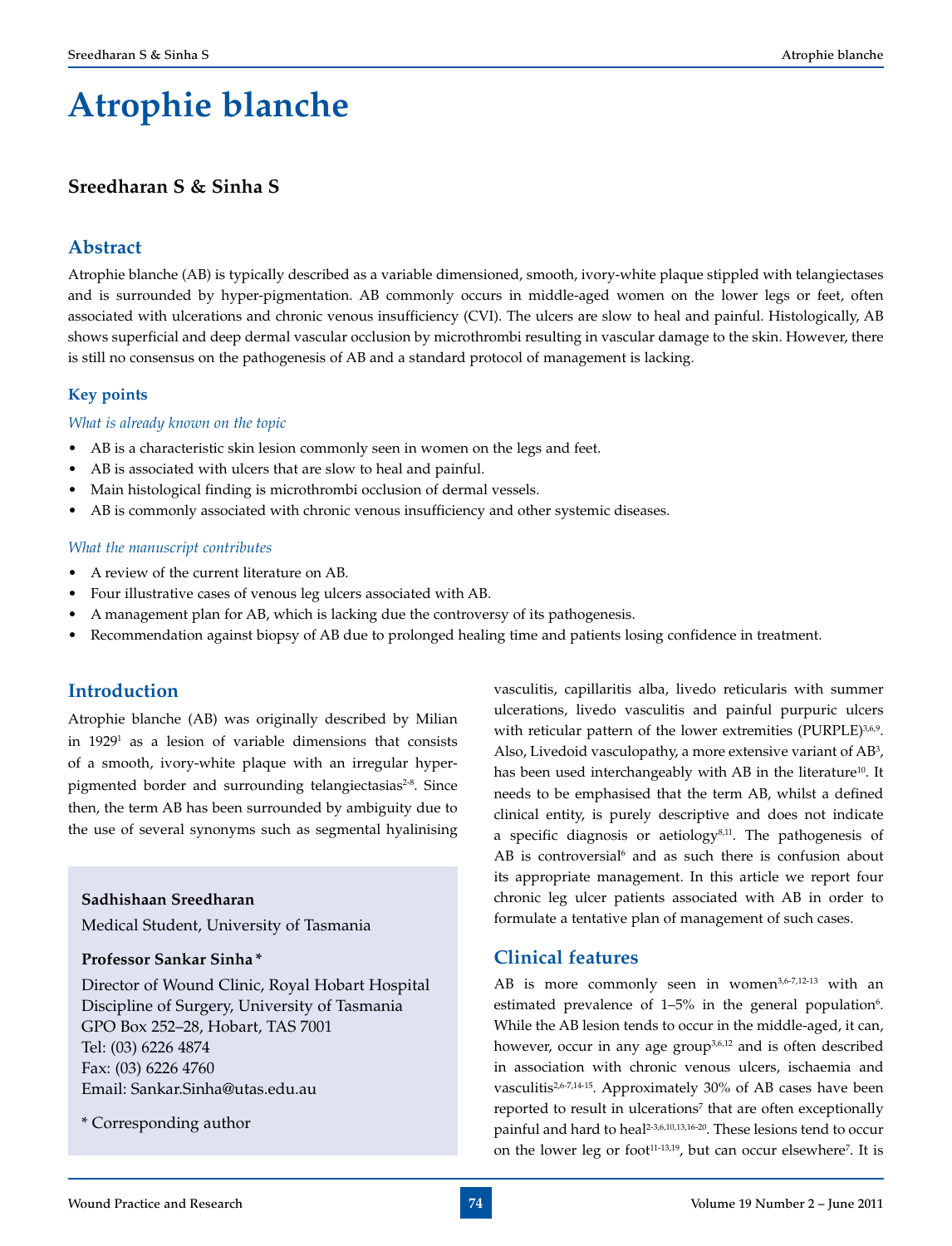*Table 1. Various diseases associated with secondary AB.*

| Venous stasis <sup>27</sup> |  |  |
|-----------------------------|--|--|
|-----------------------------|--|--|

Vasculitis necroticans<sup>6</sup>

Polyarteritis nodosa 42

Collagen vascular disease<sup>23</sup>

Abdominal aortic pathology<sup>43</sup> Aortic calcification Atherosclerosis Aneurysm

Thalassaemia minor<sup>44</sup>

Chronic myelogenous leukemia<sup>23,45</sup>

Sneddon's syndrome<sup>46</sup>

Cryoglobulinaemia<sup>6,23,27</sup>

Lymphoma<sup>6,23,27</sup>

Antiphospholipid syndrome<sup>30</sup>

Autoimmune disease<sup>27</sup> Systemic lupus erythematosus

Scleroderma

important to note that AB can also occur post-ulceration or de novo<sup>6</sup>.

Clinically AB can be divided into two categories $8-9,21$ : primary where the lesion occurs without an underlying disease and is said to be idiopathic<sup>9</sup> and secondary due to various causes (Table 1). A careful search reveals that the most common identifiable cause is chronic venous insufficiency (CVI)<sup>2,6</sup>. It has been proposed that patients with CVI will go through a clinical course of either lipodermatosclerosis or AB, but some patients may have both of these conditions coexisting<sup>22</sup>. Margolis *et al.* found that patients with lipodermatosclerosis and AB have different fibrinolytic activities, which indicates that a clinical diagnosis of venous disease might not always have the same physiological abnormality<sup>23</sup>.

# **Pathogenesis**

Histologically, AB lesions are characterised by endothelial proliferation<sup>7-8,24</sup>, segmental hyaline degeneration of the vessel wall<sup>16,19,25-26</sup>, deposition of fibrin within the vessel wall and lumina<sup>27-29</sup> and thrombus formation in superficial and deep dermal vessels $12,16,30$  leading to infarction and ulceration of the epidermis and dermis<sup>31</sup>. AB lesions can also show extravasated red blood cells<sup>8,17,29</sup>, scarce perivascular inflammatory infiltrate<sup>9,30,32</sup> and an absence of leukocytoclasia25,30,33, suggesting that AB may not be a true vasculitis<sup>3,14</sup>.

The exact pathogenesis of AB is currently unknown but several hypotheses have been suggested, such as microthrombi, defective endothelium, enhanced fibrin production, fibrincuff formation, increased platelet aggregation, white-cell trapping, auto-antibodies, primary vasculitis and infection<sup>6</sup>.

Clinically, it has been observed that the use of antiplatelet, fibrinolytic and anticoagulant therapies have been successful in treating some ulcers with AB6,9,16,19. This, in combination with the histopathology of vascular occlusion, suggests formation of microvascular thrombi as a contributing factor of AB. Although an increase in fibrin formation, decrease in fibrinolysis or vasculitis has not been demonstrated in AB it seems that the most likely process is a decrease in capillary flow leading to coagulation and impaired fibrinolysis<sup>6</sup>.

The primary process in vasculopathies is occlusion leading to tissue necrosis and inflammatory changes, whereas in vasculitis the inflammation is the primary event that results in occlusion. Hence, AB probably represents the end-stage of vascular damage to the skin and the term "vasculopathy" is more appropriate than vasculitis $14,34-35$ .

# **Management**

Due to the uncertainty about its exact pathogenesis, many treatments for AB have been rather empirical. While there has been a range of treatment regimes described in the literature (Table 2), none of the therapies have been studied in a well-designed clinical trial<sup>6</sup>. A combination of phenformin

*Table 2. Empirical treatments of AB described in the literature.*

| Silver nitrate cautery <sup>28</sup>    |  |
|-----------------------------------------|--|
| Minidose heparin <sup>35,47</sup>       |  |
| Nifedipine <sup>32,48</sup>             |  |
| Nicotinic acid <sup>7</sup>             |  |
| Anti-inflammatory drugs <sup>18</sup>   |  |
| Sulfasalazine <sup>24</sup>             |  |
| Hyperbaric oxygen therapy <sup>49</sup> |  |
| Pentoxyfylline <sup>3,37</sup>          |  |
|                                         |  |

Topical, intralesional or systemic steroids<sup>6,18</sup>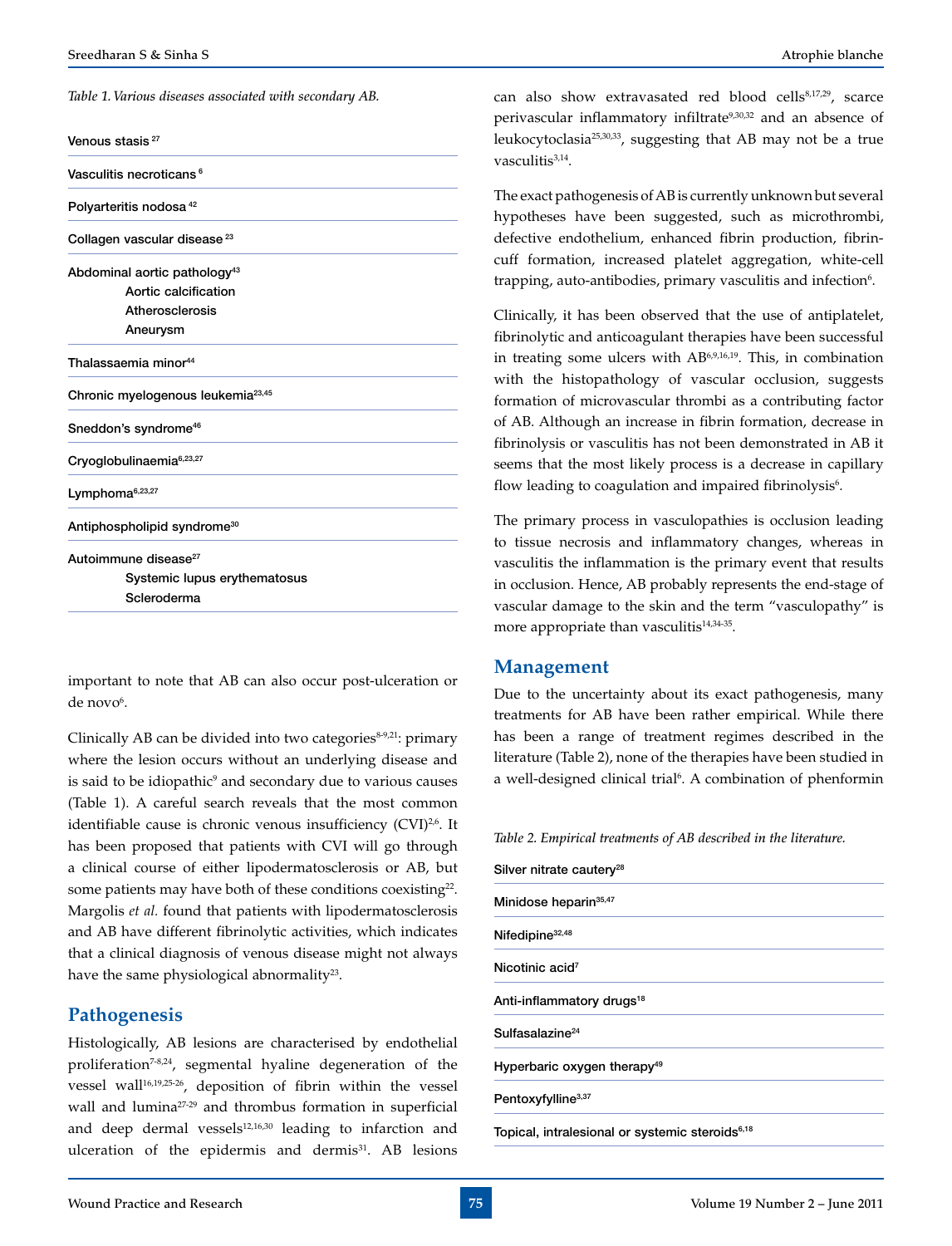and ethylestrenol has been shown to be effective in treating AB, in which the pair act synergistically as a fibrinolytic agent<sup>28</sup>. However, phenformin is no longer available due to its adverse effect of lactic acidosis and the combination of metformin and ethylestrenol appears to be ineffective<sup>18,32</sup>. Intralesional injections of lignocaine and triamcinolone have been reported to relieve the pain associated with AB lesions dramatically<sup>2,7</sup>. Consultation with the specialists at the pain clinic, if available, in addressing the issue of pain in AB is recommended18.

As mentioned earlier, AB is a clinical descriptor and, therefore, management should be aimed at identifying and treating the underlying disease. CVI being the most common cause in AB patients should be first evaluated for this. The use of compression therapy with leg ulcers should be considered as the initial treatment in the presence of CVI<sup>6</sup> and in the absence of CVI a patient should then be assessed for systemic diseases associated with AB. Management should then include therapy for any associated systemic diseases found<sup>18</sup>. If the cause is unclear, elaborate diagnostic tests<sup>36</sup> like antinuclear antibody, antineutrophilic cytoplasmic antibody, rheumatoid factor, anticardiolipin antibody and cryoglobulin level are indicated<sup>18</sup>.

It has been suggested that if there is a lack of improvement, a biopsy may help to confirm vasculopathy $4,18,37$ . In such a case, the combination of low-dose aspirin and dipyridamole, which affect platelet aggregation have been recommended<sup>38</sup>. On the contrary, a diagnosis of vasculitis may prompt application of anti-inflammatory drugs like sulfasalazine<sup>24,39</sup>. However, through clinical experience it has been found that a biopsy of AB lesions tend to have prolonged healing times $4,37$ and causes patients to lose confidence in their treatment. Furthermore, there are instances where the histological changes are less defined. An outline of a management plan for the clinical entity, AB, has been proposed (Figure 1).

# **Case reports**

# **Patient 1**

A 66-year-old woman first presented to the wound clinic in October 2003 with a full-thickness ulcer located on the lateral aspect of the dorsum of her left foot. The ulcer was present for more than 12 months prior to presentation and was associated with intermittent pain. The patient's comorbidities included CVI, hypertension, peptic ulcer disease, depression and osteoarthritis. Her medications included omeprazole, paracetamol/codeine, irbesartan/hydrochlorothiazide, frusemide, fluoxetine, buprenorphine and amlodipine. The patient's ankle brachial index (ABI) was 0.89 on both legs, indicating mild peripheral vascular disease. In April 2006, the patient underwent an angioplasty for stenosis of the left superficial femoral and popliteal arteries but the ulcer did not show any resultant improvement. She was seen again in the wound clinic in August 2006, when AB was noted medial to the chronic ulcer (Figure 2).

The patient was commenced on pentoxifylline on the basis of earlier reported success in the treatment of venous ulcers<sup>40</sup>. The dose was subsequently reduced to 400 mg bid as the patient suffered from considerable nausea. Minimal change was noted in the healing of the ulcer and appearance of AB.



\*Ablative therapy includes surgical ablation, laser ablation and sclerotherapy.

*Figure 1. Proposed management plan for AB.*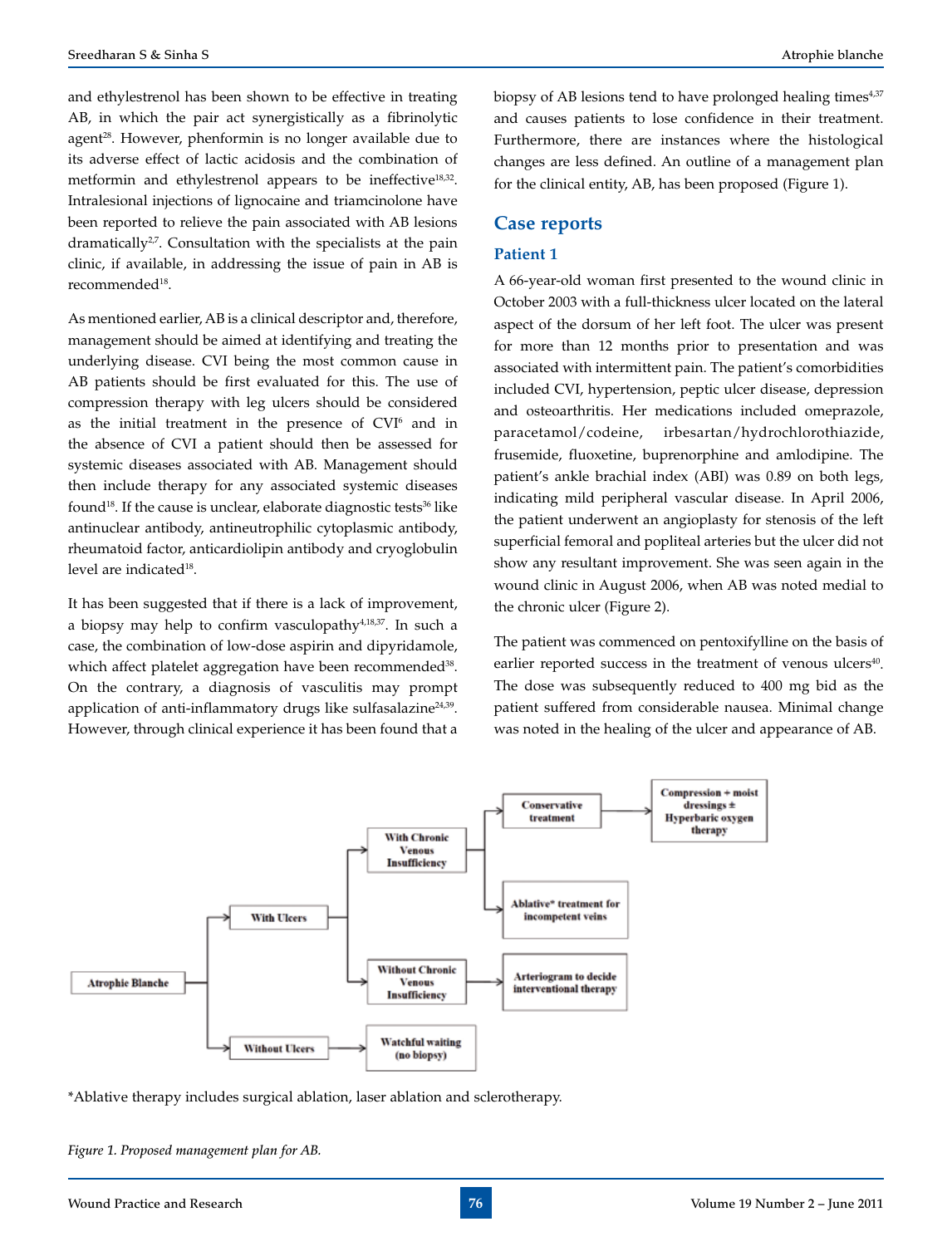

*Figure 2. Patient 1: showing a characteristic AB lesion over the dorsum of the left foot and with a venous ulcer below the left lateral malleolus. The AB lesion shows a smooth, ivory-white plaque stippled with telangiectases and surrounded by hyper-pigmentation.*

As there was no improvement, a repeat duplex scan was arranged and on this occasion it was found that the left saphenofemoral junction was incompetent with a grossly incompetent distal segment and perforators. The patient then underwent a high ligation and stripping of the long saphenous vein (LSV) in August 2009. The ulcer improved by 50% within five weeks of the surgery. While the patient still showed the AB lesion around the healed ulcer it had regressed in size (Figure 3).

The patient was followed up in December 2010 and the AB lesion had regressed further in size. The patient is still using compression stockings and regularly moisturises her legs and



*Figure 3. Patient 1: showing a regressed AB lesion after a high ligation and stripping of LSV. The venous ulcer below the left lateral malleolus has healed.*

feet. Since her discharge from the wound clinic, the patient has not had any ulcerations or pain associated with the AB lesion, although this might have been due to the analgesics she uses for chronic back pain.

#### **Patient 2**

A 69-year-old woman was first referred to the wound clinic in October 2001. She presented with a six-month history of bilateral ulcers below the lateral malleoli. These ulcers healed in early 2002 but recurred once in 2005. The patient's comorbidities included CVI, atrial fibrillation, hypercholesterolaemia, osteoarthritis, hypertension and histologically unconfirmed temporal arteritis. The patient's current medications are low-dose aspirin, atorvastatin, frusemide, indapamide, paracetamol/codeine, sotalol and ramipril.

# **Australia's leading supplier supporting primary healthcare**

One-stop-shop for specialist healthcare products

**Extensive range from leading suppliers** 

**Small or bulk quantities** 

Australia-wide home delivery

**Clinical expertise, tools and product application** workshops for professionals



specialist healthcare products at your door **Better health, brighter life** 

Phone 1300 88 66 01 Email info@brightsky.com.au

- **Wound Care**
- **Nutrition**
- **Continence** 
	- **Respiratory**

Visit our website to browse our product range and email us for leaflets to distribute to your clients

www.brightsky.com.au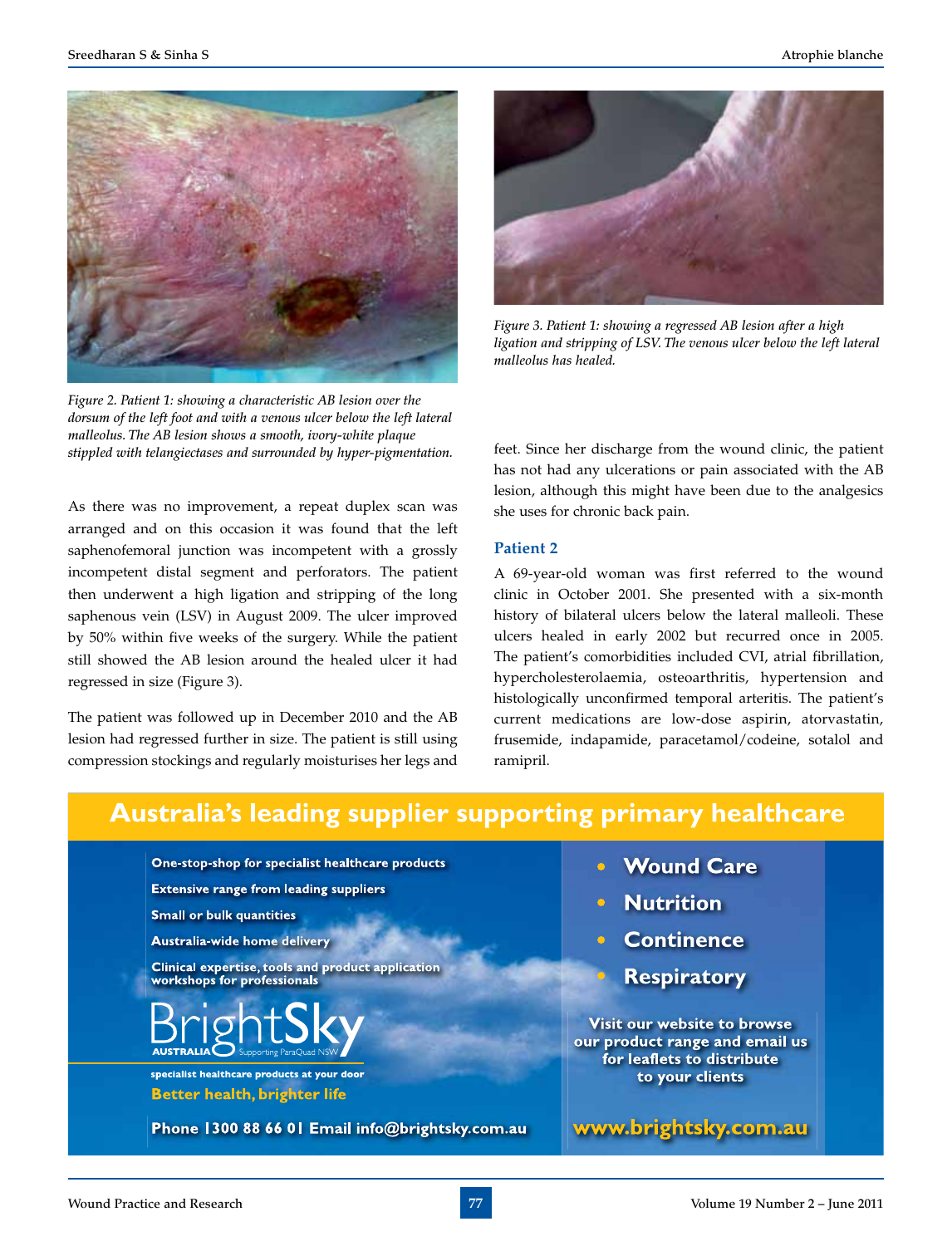In November 2007, the patient presented again to the wound clinic with a superficial venous ulcer on the lateral aspect of her right foot, which started four months earlier. The patient stated that she first suffered from right foot pain, then subsequent skin breakdown, which resulted in a discharging ulcer. The ulcer was 8 cm in diameter and the surrounding skin showed prominent AB. The ulcer caused severe pain and had a burning sensation. The pain was controlled with the use of paracetamol/codeine. The patient's ABI was 0.96 on both legs with evidence of chronic venous disease. The duplex scan revealed no signs of peripheral arterial disease. This ulcer healed by March 2008 with the use of compression stockings and dressings. The AB was still present over the lateral aspect of her right foot at the time of discharge (Figure 4).



*Figure 4. Patient 2: showing marked AB located over the area of the healed venous ulcer.*

In May 2008, the patient developed a new superficial ulcer on her left foot. This ulcer also had surrounding AB and caused the patient constant pain. The patient was commenced on pentoxifylline 400 mg tds but this was stopped two and a half weeks later as it was causing her severe headaches. The ulcer healed in September 2008 and AB was still present.

The patient was followed up in December 2010 and the AB lesions were still present below her right and left lateral malleoli with occasional pain, burning sensation and itchiness. The patient currently uses compression stockings and regularly moisturises her legs and feet.

#### **Patient 3**

A 77-year-old woman presented to the wound clinic in November 2007 with two ulcers on her right leg. The patient's comorbidities included are CVI, non–insulin

dependent diabetes mellitus, ischemic heart disease with two acute myocardial infarctions, hypertension, dyslipidaemia, osteoarthritis, previous right breast cancer treated with lumpectomy and radiotherapy, hearing impairment and urinary incontinence. Her current medications are ramipril, simvastatin, aspirin and prednisone. The first ulcer was partial thickness, 2.5 cm in diameter over her right lateral malleolus and has been present for more than three years. The second is a punched out ulcer, 0.8 cm in diameter over her right medial malleolus and has been present for approximately two months. In the two weeks prior to her presentation, the patient's pain had become severe. The patient also had marked lipodermatosclerosis with multiple fibrous dermal nodules on the anterior aspect of both legs. A duplex scan of the patient's right leg showed peroneal artery occlusion and distal tibial arterial disease. The patient was, however, not suitable for any arterial reconstruction.

In January 2008, the patient was referred for hyperbaric oxygen therapy (HBO) in attempt to heal the ulcers. The patient's ulcers were hypoxic to transcutaneous oximetry on room air but were responsive to 100% oxygen at 2.4 atmospheres. The patient then continued to have 40 HBO treatments. The ulcers showed marked improvement after the HBO but the AB lesion was still evident surrounding the healing ulcers (Figure 5). The ulcers had fully healed by August 2008 and the patient was discharged from the clinic. The patient was recommended to moisturise both legs and elevate them when sitting during the day.

The patient was followed up in December 2010 and the AB lesions were still present over her right malleoli. The patient stated that she had no pain or ulcers since her discharge from the wound clinic.



*Figure 5. Patient 3: showing a healing venous ulcer surrounded by AB after hyperbaric oxygen therapy sessions.*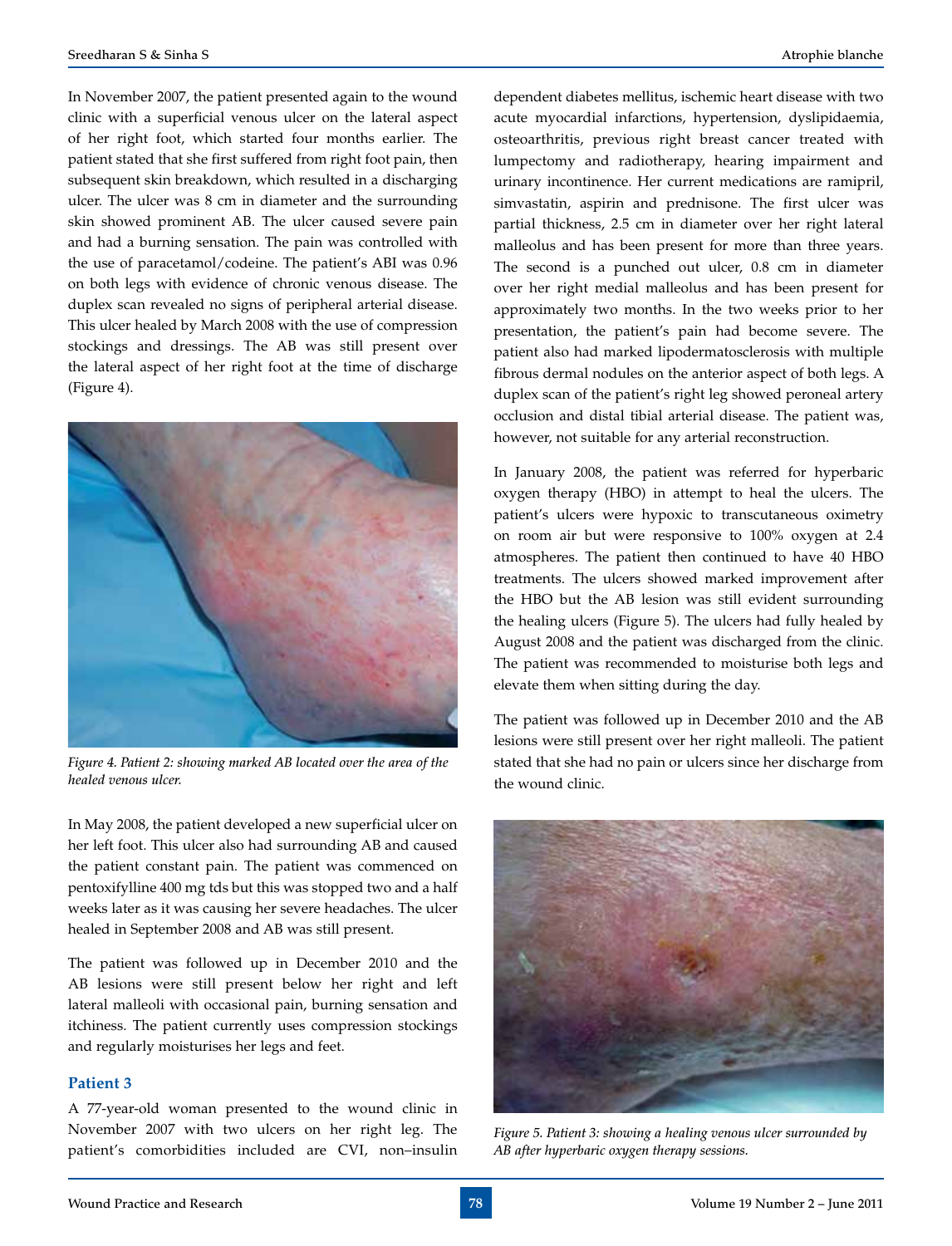# **Patient 4**

An 80-year-old woman was referred to the wound clinic with persistent venous ulcers on both legs in October 2007. She had a past history of slow healing leg ulcers and her comorbidities included hypertension, osteoporosis and hypothyroidism. Her current medications are aspirin, alendronate, candesartan, amlodipine, paracetamol/codeine, thyroxine and temazepam. The first ulcer was full thickness, approximately  $15 \text{ cm}^2$ , located over the right medial malleolus and had surrounding AB. The patient also had a small ulcer about 1 cm<sup>2</sup> over the left medial malleolus. The patient had pain associated with the ulcers and required paracetamol/ codeine to sleep at night. In December 2007, the right leg ulcer was improving and decreased in size but the left leg ulcer had increased in size. In February 2008, two new ulcers were noticed on the left leg above the pre-existing ulcer. There was marked AB on the left lower leg between the three ulcers (Figure 6). The patient was also experiencing pain over the left lower leg as well. During this time the patient's ulcers were treated with multiple debridement, compression stockings and various dressings. The patient subsequently underwent high ligation and stripping of LSV in 2008.



*Figure 6. Patient 4: showing marked AB over the medial aspect of the lower left leg with the three hard to heal venous ulcers.*

The patient was followed up in December 2010 and her ulcers remained healed. The patient still has AB lesions but they are only present where the ulcers once occurred and are occasionally associated with pain. She currently uses compression stockings.

#### **Comments**

The four patients reviewed were all women aged between 66 and 80 years old. Their AB lesions were confined to the lower legs and feet. All four patients experienced severe pain from the ulcers associated with AB. Patients 2 and 4 continued to have pain, although less severe, even after the ulcers had healed. All patients had documented signs of venous insufficiency.

High doses of pentoxyfylline (800 mg tds) were reported by Falanga *et al.* to significantly improve both healing time and success rate of venous ulcers $40$ . Pentoxifylline acts by reducing blood viscosity, potential platelet aggregation and thrombus formation<sup>41</sup>. Patients 1 and 2, who were prescribed pentoxifylline 400 mg tds suffered from adverse reactions and thus its efficacy on treatment of AB ulcers remains uncertain. Patient 3 underwent HBO showed hypoxia around the ulcers with AB and benefited from therapy, both in terms of healing and relief of pain. Furthermore, patients 1 and 4 that underwent high ligation and stripping of LSV for their venous incompetence showed marked improvement to their ulcer with AB. This adds support to the proposition that CVI is an important factor and thus addressing this issue has a definite role in treating AB.

# **Conclusion**

The term AB is surrounded by confusion and as such it is important that a consensus is reached for an agreed nomenclature, avoiding multiple synonyms. As vascular occlusion is most commonly found in AB, it is likely that it is caused by the formation of microthrombi, which suggests that AB is a type of vasculopathy. As AB is a clinical finding and not a diagnosis, each patient should be evaluated for an underlying disease such as CVI, which following appropriate venous ablation is likely to heal the associated ulcer and reduce or relief symptomatic AB. It is our experience that biopsies are not very helpful and often prolong healing time. Further, research is needed to identify the exact pathogenesis so that appropriate guidelines can be formulated towards a clear management plan in dealing with patients that present with AB, with or without ulcerations.

# **References**

- 1. Milian G. Les atrophies cutanees syphilitiques. Bull Soc Frsnc Derm Syphilol 1929; 36:865–71.
- 2. Wolinsky CD & Waldorf H. Chronic Venous Disease. Med Clin North Am 2009; 93(6):1333–46.
- 3. Weinstein S & Warren P. Cutaneous Manifestations of Antiphospholipid Antibody Syndrome. Hematol Oncol Clin North Am 2008; 22(1):67–77.
- 4. Hairston BR, Davis MDP, Pittelkow MR & Ahmed I. Livedoid Vasculopathy: Further Evidence for Procoagulant Pathogenesis. Arch Dermatol 2006; 142(11):1413–8.
- 5. Maessen-Visch MB. Atrophie blanche. Eur J Obstet Gynecol Reprod Biol 2000; 90(1):1–2.
- 6. Maessen-Visch MB, Koedam MI, Hamulyák K & Martino Neumann HA. Atrophie blanche. Int J Dermatol 1999; 38(3):161–72.
- 7. Ryan T & Burnand K. Diseases of the Veins and Arteries. In: Champion RH, Burton JL, Burns DA & Breathnach SM (eds).Textbook of Dermatology. 6th edn. Blackwell Science Inc, 1998, pp. 2248–9.
- 8. Yang LJ, Chan HL, Chen SY *et al.* Atrophie blanche. A clinicopathological study of 27 patients. Changgeng Yi Xue Za Zhi 1991; 14(4):237–45.
- 9. Milstone LM, Braverman IM, Lucky P & Fleckman P. Classification and Therapy of Atrophie Blanche. Arch Dermatol 1983; 119(12):963–9.